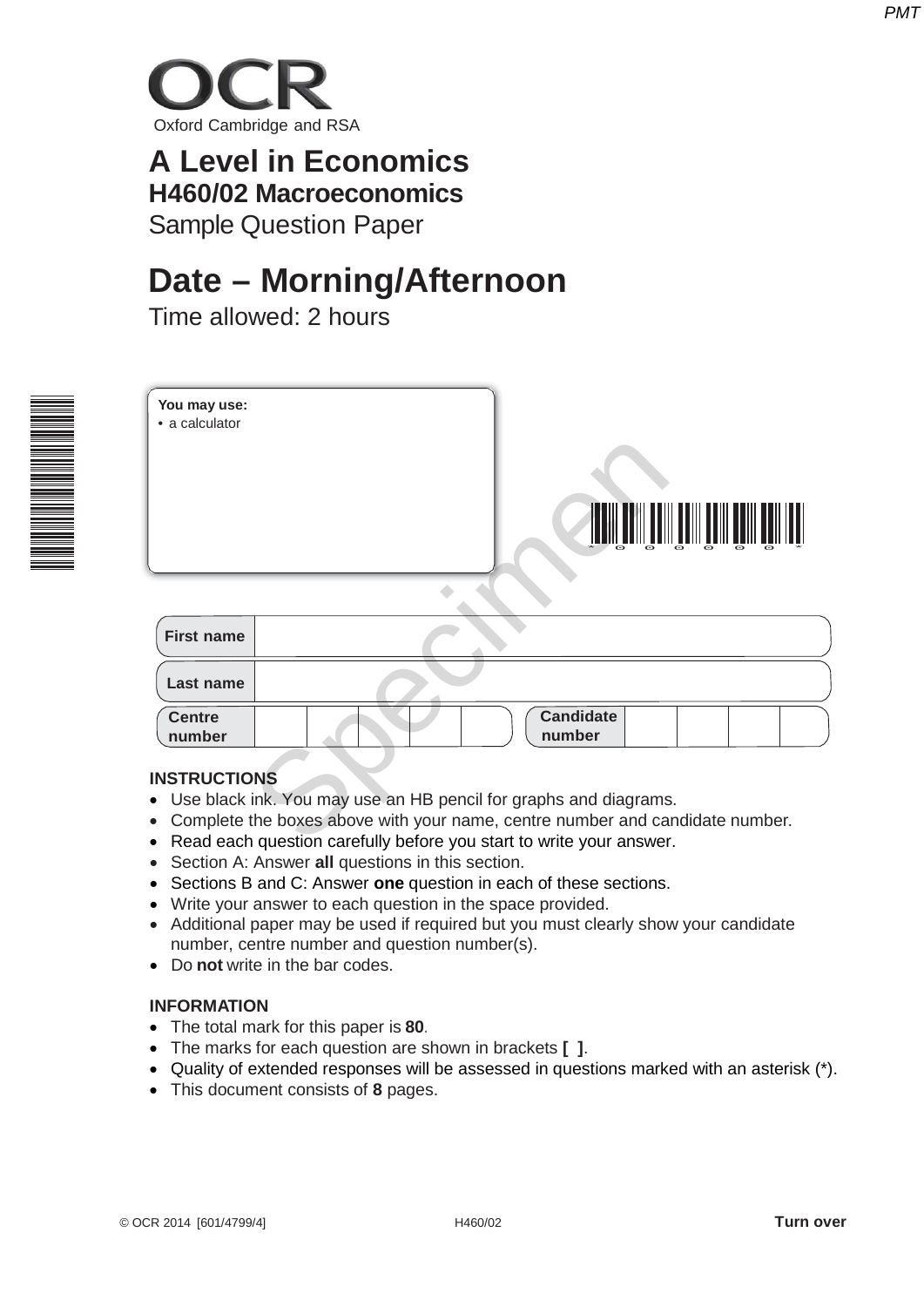## **SECTION A**

Read the following stimulus material and answer **all** parts of question 1 which follow in this section.

## **US and UK monetary policy and the 'Fragile Five'**

The Fragile Five was a name invented in August 2013 by a banking analyst, James Lord, to describe Brazil, India, Indonesia, South Africa and Turkey. These emerging economies accounted for 12% of global GDP and 20% of global economic growth between 2009 and 2013. They had, however, a heavy reliance on external finance and were seen as the most

5 susceptible to sudden changes in the direction of hot money flows. In early 2014 they had large current account deficits, slowing economic growth, inflation rates between 6% and 11% and were generally experiencing falling exchange rates.

One influence on the direction and volume of hot money flows to and from the Fragile Five is 10 changes in the monetary policy measures of the US and UK. The US Federal Reserve Bank and the Bank of England had been using quantitative easing to increase the money supply (see Fig. 1). This monetary policy measure had been adopted because it was considered that nominal interest rates were already close to zero and that these very low interest rates were having little effect on aggregate demand. The Bank of England's monetary policy is influenced 15 by its need to meet the government's inflation rate target.





Towards the end of 2013 and at the start of 2014 US and UK monetary policy changed. There 20 was a reduction in the growth of the money supply in the two countries and the prospect of a rise in interest rates in the US. This led to a significant withdrawal of short term funds from the Fragile Five. In January 2014 all of the Fragile Five economies raised their interest rates to prevent an outflow of foreign funds and further falls in their currencies.

25 At an emergency midnight meeting the Turkish central bank raised the country's interest rate from 7.75% to 12%. Hot money flows finance more than 80% of Turkey's current account deficit. Turkey's currency, the Turkish lira, fell by 13% against the US dollar in January 2014. Table 1 provides details of changes in Turkey's export and import prices and volumes and current account position in recent years. Among these changes were that Turkey's terms of 30 trade altered from 101 in 2011 to 98 in 2012 and 97 in 2013.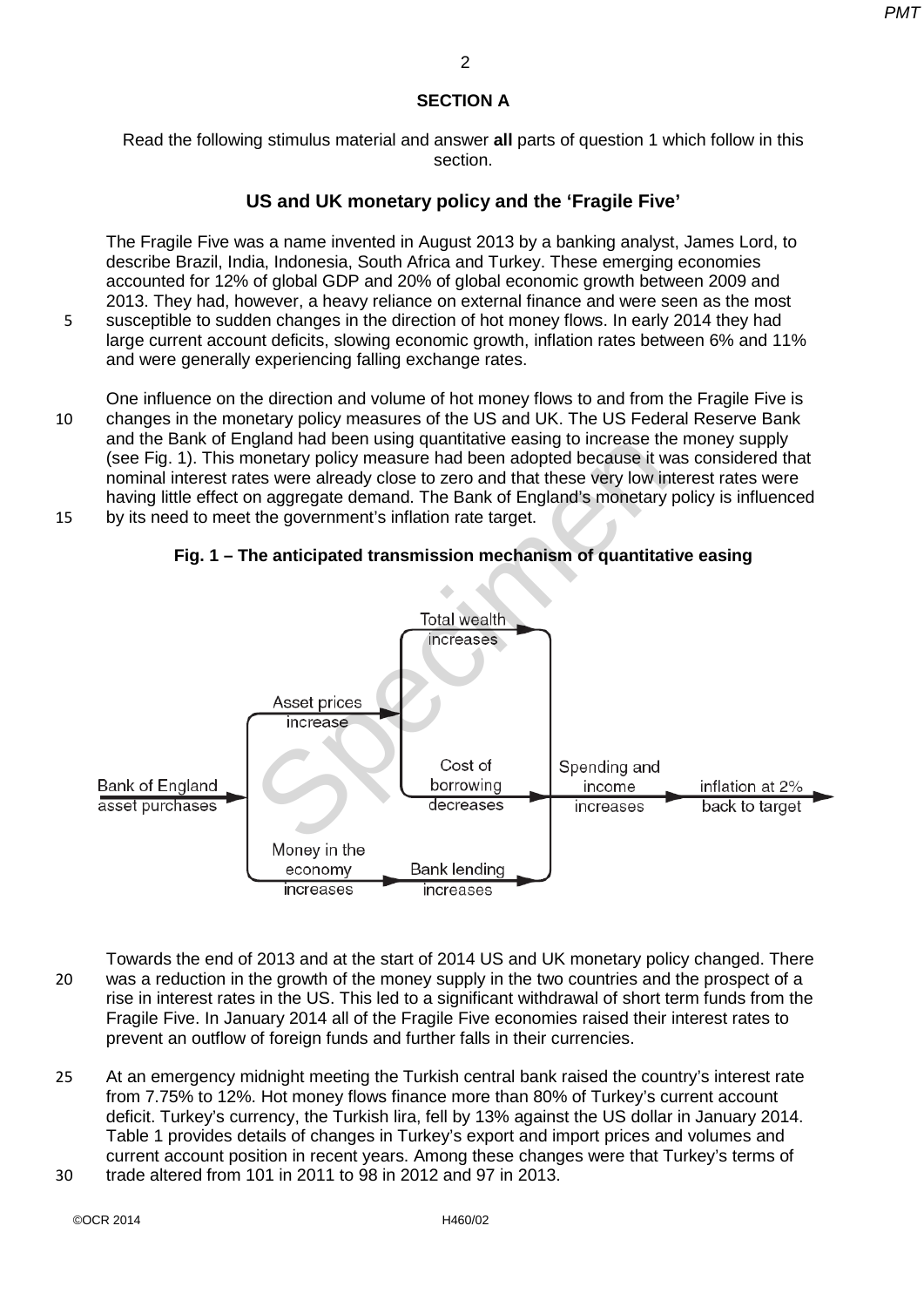Brazil's trade balance and the value of its currency, which is called the real, also fluctuated over the period. Fig. 2 shows the change in Brazil's exchange rate against the US dollar and its trade balance between 2009 and 2013.

| Table 1 – Turkey's export prices, import prices, export volumes, import volumes and |
|-------------------------------------------------------------------------------------|
| current account position, 2009–13                                                   |

| Year | Index of<br>export<br>prices | Index of<br>import<br>prices | Index of<br>export<br>volumes | Index of<br>import<br>volumes | <b>Balance on the current account</b><br>of the balance of payments as %<br>of GDP |
|------|------------------------------|------------------------------|-------------------------------|-------------------------------|------------------------------------------------------------------------------------|
| 2009 | 96                           | 95                           | 103                           | 105                           | $-2.5$                                                                             |
| 2010 | 102                          | 98                           | 120                           | 110                           | $-8.0$                                                                             |
| 2011 | 108                          | 107                          | 116                           | 120                           | $-10.0$                                                                            |
| 2012 | 109                          | 111                          | 129                           | 126                           | $-7.0$                                                                             |
| 2013 | 110                          | 113                          | 130                           | 138                           | $-5.7$                                                                             |





-------- Exchange rate

The governments of Brazil, Turkey and the other three Fragile Five economies urged the US 35 and the UK to continue with quantitative easing and not to raise interest rates. Janet Yellan, the Chairman of the Federal Reserve Bank, however, stated that US monetary policy will be influenced only by the US economy. This led to criticism by the governors of the central banks of the Fragile Five economies. Raguram Rajan, India's central bank governor, argued for greater policy cooperation between developed and emerging economies. He said that, 'We

40 would like to live in a world where countries take into account the effect of their policies on other countries and do what is right broadly, rather than what is right given the circumstances of that country.'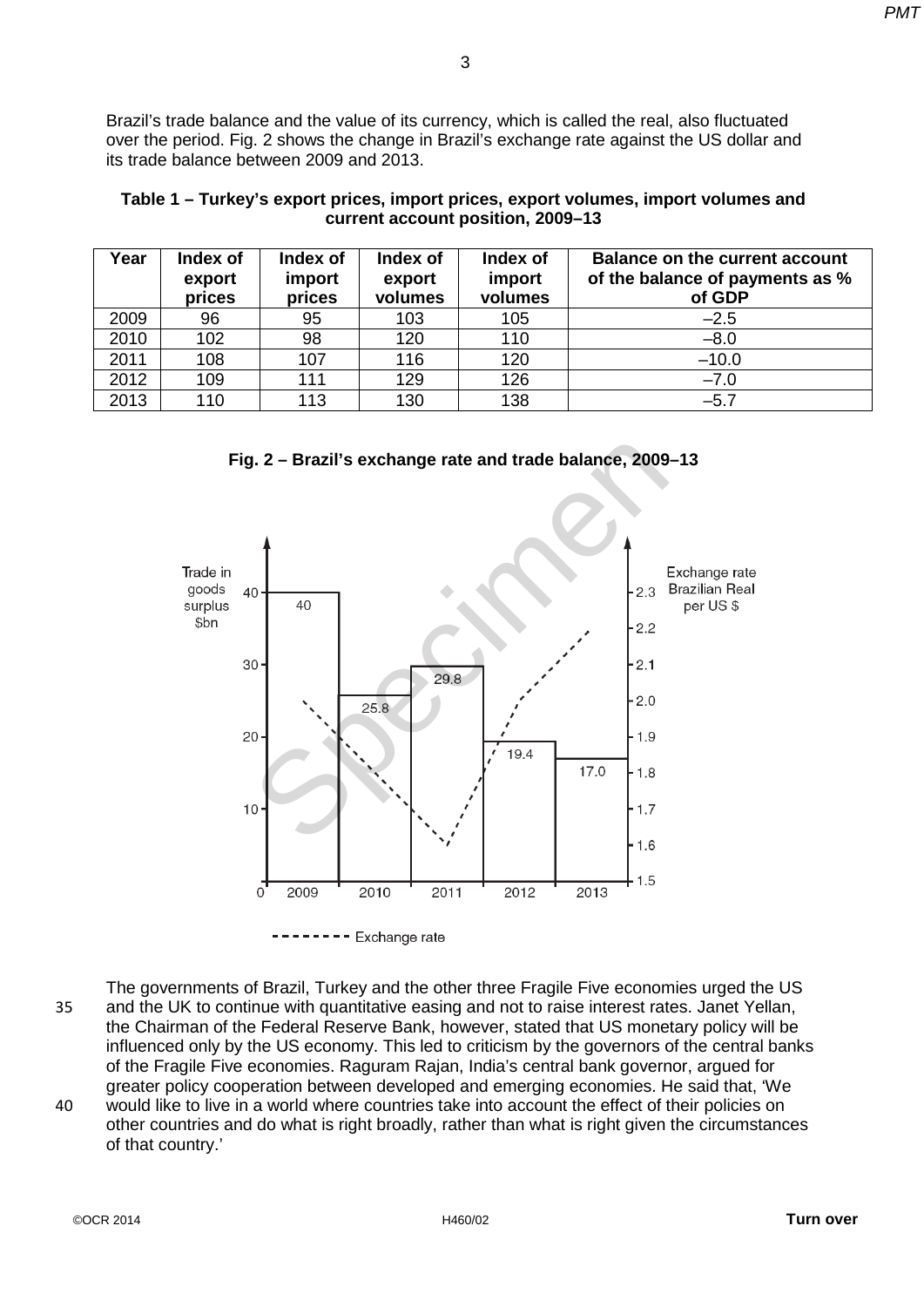**1 (a)** Identify **one** piece of evidence in the stimulus material of the existence of the 'liquidity trap' and explain why it is an example of the liquidity trap.

(Insert 4 x line)

- **(b)** Using Table 1:
	- **(i)** Calculate the change in Turkey's terms of trade between 2009 and 2010.

(Insert 4 x line)

**(ii)** Explain what happened to Turkey's terms of trade over the whole period shown.

(Insert 4 x line)

- **(c)** Using Fig. 2:
	- **(i)** Explain what happened to Brazil's exchange rate between 2011 and 2013.

(Insert 4 x line)

**(ii)** Explain what effect the change in Brazil's trade in goods surplus between 2009 and 2010 would have been expected to have had on the country's exchange rate. Sing Fig. 2:<br>
Sing Fig. 2:<br>
Sing Fig. 2:<br>
Sing Alan what happened to Brazil's exchange rate if<br>
and 2013.<br>
(Insert 4 x line)<br>
(Insert 4 x line)<br>
Sing Fig. 1, evaluate whether an increase in the money<br>
if a said to achieve

(Insert 4 x line)

**(d)** Using Fig. 1, evaluate whether an increase in the money supply will enable the Bank of England to achieve its inflation rate target.

(Insert 32 x line)

**[8]**

**[2]**

**(e)\*** Evaluate the extent to which an emerging economy, such as India, can operate an independent monetary policy.

(Insert 48 x line)

**[12]**

**[2]**

**[2]**

**[2]**

**[2]**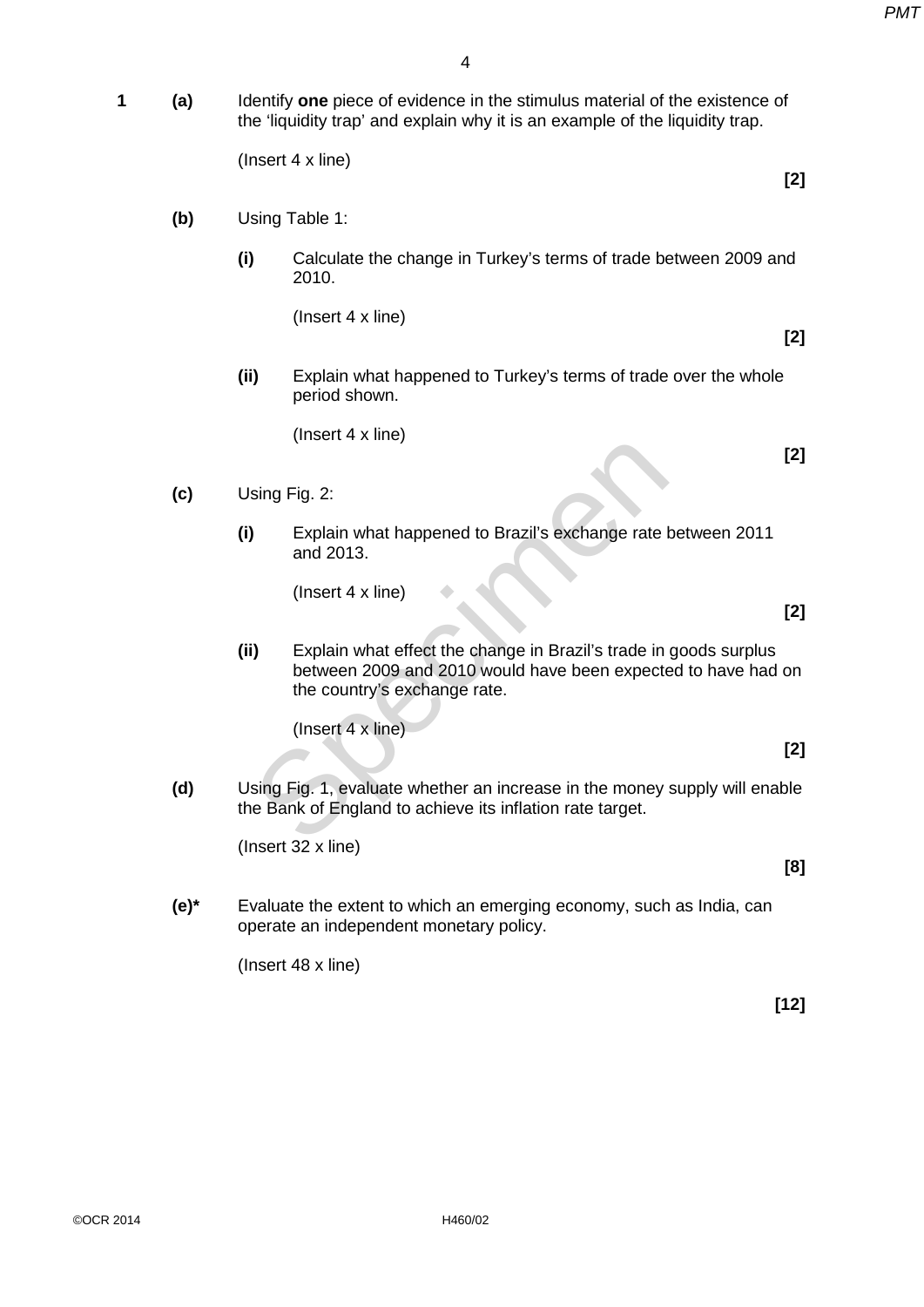## **SECTION B**

Answer **EITHER** question **2 OR** question **3.**

## **EITHER**

**2**\* Ethiopia exports mainly primary products whereas Japan exports mainly manufactured goods.

> Evaluate, with the use of opportunity cost ratios, the extent to which comparative advantage explains the pattern of trade between developed and developing economies.

#### **[25]**

## **OR**

**3**\* The Labour Party announced in 2014 that, if elected, it would restore the 50% income tax rate for high earners in the UK.

> Evaluate, with the use of an appropriate diagram(s), whether UK macroeconomic performance would be strengthened by an increase in the top rate of income tax.

(Insert 100 x line)

**[25]**

### **SECTION C**

#### Answer **EITHER** question **4 OR** question **5.**

#### **EITHER**

**4**\* The income gap between the richest 1% of US households and the other 99% of households widened to a record amount in 2012 with the top 1% receiving more than 19% of total household income. Special and the UK.<br>
Special and the UK.<br>
With the use of an appropriate diagram(s), whether UK notes<br>
(or would be strengthened by an increase in the top rate<br>
(or would be strengthened by an increase in the top rate<br>
(or

Evaluate whether globalisation always increases income inequality in a developed economy.

**[25]**

#### **OR**

**5**\* The performance of Citigroup, one of the largest US retail banks, has recently improved. The bank had suffered huge losses during the financial crisis of 2008 and it had to be rescued by the US central bank and government.

Evaluate whether a central bank should ever allow a retail bank to fail.

(Insert 100 x line)

**[25]**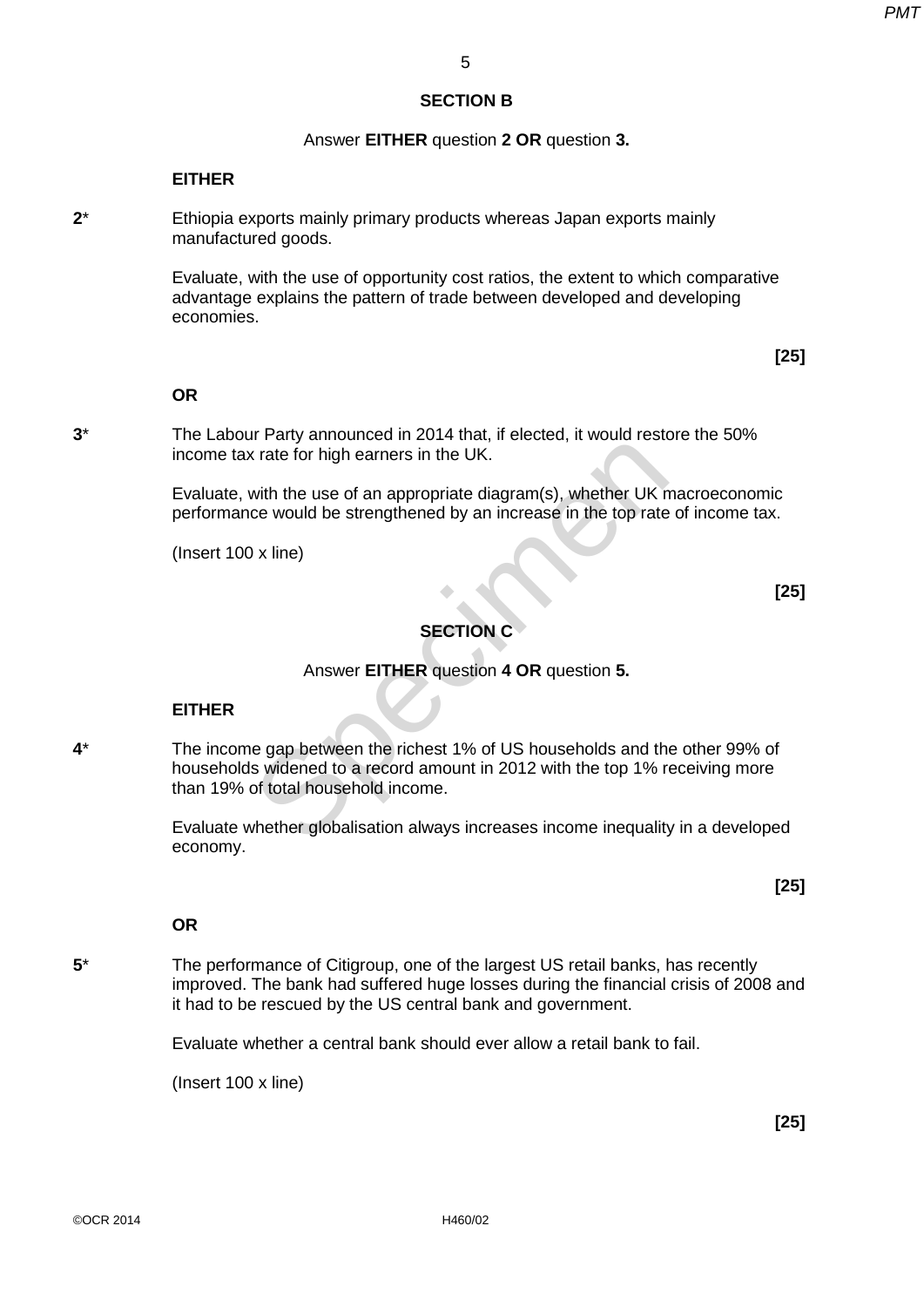## **BLANK PAGE**

6

Specification